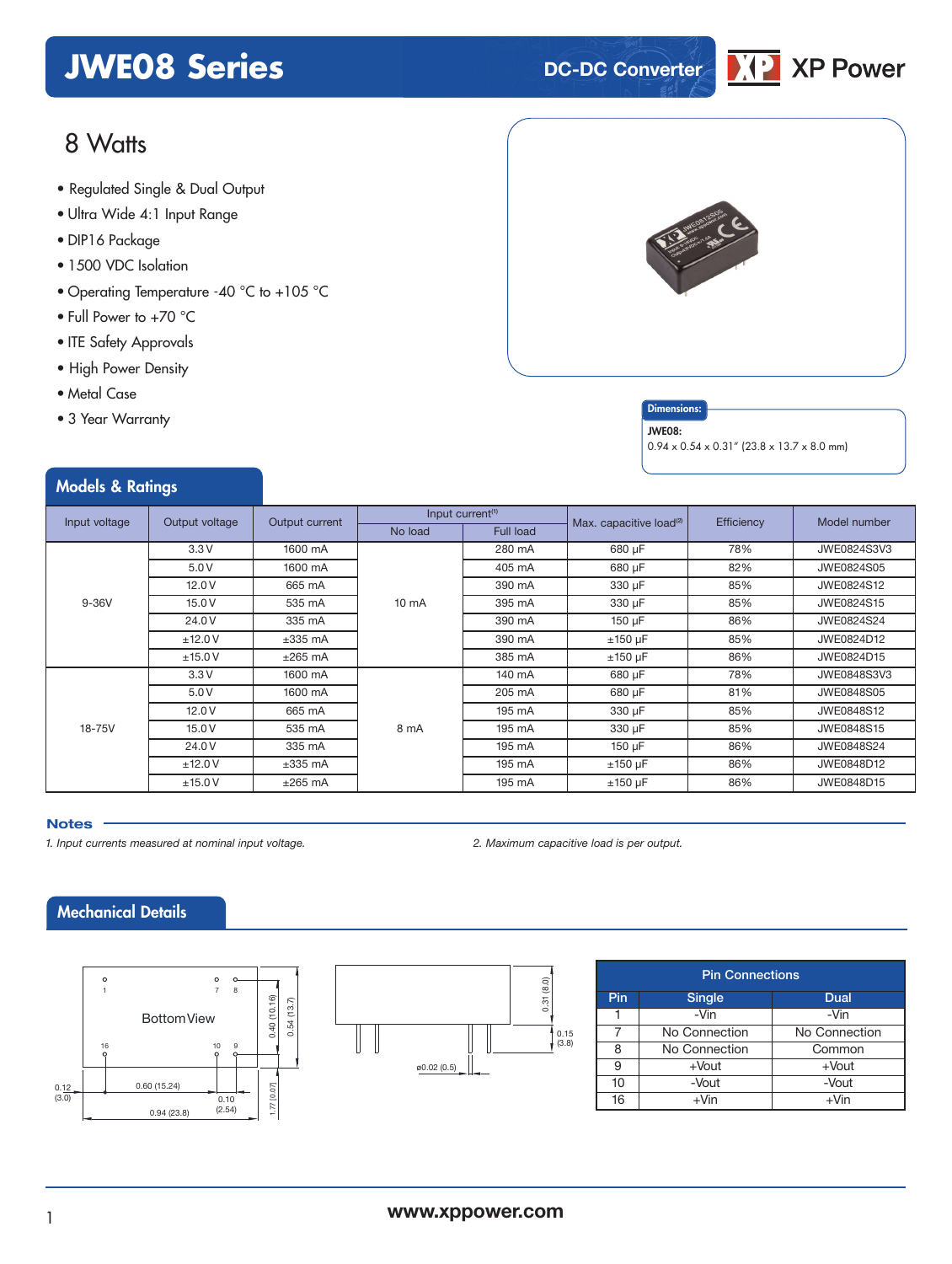# **JWE08 Series**



Input

| Characteristic       | <b>Minimum</b>                  | <b>Typical</b> | Maximum | <b>Units</b> | Notes & Conditions |
|----------------------|---------------------------------|----------------|---------|--------------|--------------------|
| Input Voltage Range  | 9.0                             |                | 36      | VDC.         | 24 V nominal       |
|                      | 18.0                            |                | 75      | <b>VDC</b>   | 48 V nominal       |
| Input Filter         | Internal Pi type                |                |         |              |                    |
| Undervoltage Lockout | ON at $\geq 9$ V, OFF at <8 V   |                |         | 24 V models  |                    |
|                      | ON at $\geq$ 18 V, OFF at <16 V |                |         | 48 V models  |                    |
| Input Surge          |                                 |                | 50      | VDC for 1 s  | 24 V models        |
|                      |                                 |                | 100     |              | 48 V models        |

#### **Output**

| Characteristic                  | <b>Minimum</b> | <b>Typical</b> | Maximum   | <b>Units</b> | <b>Notes &amp; Conditions</b>                                                                    |
|---------------------------------|----------------|----------------|-----------|--------------|--------------------------------------------------------------------------------------------------|
| Output Voltage                  | 3.3            |                | 30        | <b>VDC</b>   | See Models and Ratings table                                                                     |
| Initial Set Accuracy            |                |                | ±2.0      | $\%$         | At full load                                                                                     |
| Output Voltage Balance          |                | ±1.0           | ±2.0      | $\%$         | For dual output with balanced laods                                                              |
| Minimum Load                    |                |                |           | A            | No minimum load required                                                                         |
| Line Regulation                 |                | ±0.2           | $\pm 0.8$ | $\%$         | From minimum to maximum input at full load                                                       |
| Load Regulation                 |                | $\pm 0.5$      | ±1.0      | $\%$         | From 0 to full load                                                                              |
| <b>Cross Regulation</b>         |                |                | ±5.0      | %            | On dual output models when one load is varied between<br>25% and 100% and other is fixed at 100% |
| <b>Transient Response</b>       |                | 3              | 5         | % deviation  | Recovery within 1% in less than 250 us for a 25% load<br>change.                                 |
| Ripple & Noise                  |                |                | 55        | mV pk-pk     | 20 MHz bandwidth. Measured using 0.47 µF ceramic<br>capacitor.                                   |
| <b>Overload Protection</b>      |                | 150            |           | %            |                                                                                                  |
| <b>Short Circuit Protection</b> |                |                |           |              | Continuous Trip & Restart (Hiccup mode), with auto recovery                                      |
| Maximum Capacitive Load         |                |                |           |              | See Models and Ratings table                                                                     |
| <b>Temperature Coefficient</b>  |                |                | 0.02      | $\%$ /°C     |                                                                                                  |

#### **General** Characteristic Minimum Typical Maximum Units Notes & Conditions Efficiency **See Models and Ratings table** 86 86 See Models and Ratings table Isolation: Input to Output 1500/1800 VDC 60 s/1 s Isolation Resistance 10<sup>9</sup> 10<sup>9</sup> 500 Ω At 500 VDC<br>Isolation Capacitance 500 <del>pF</del> Isolation Capacitance 600 pF<br>
Switching Frequency 370 kHz Switching Frequency Power Density **1988** W/in<sup>3</sup> Mean Time Between Failure MHrs MIL-HDBK-217F, +25 °C GB Weight **12 and 13 and 13 and 14 and 14 and 14 and 15 and 16 and 16 and 16 and 16 and 16 and 16 and 16 and 16 and 16 and 16 and 16 and 16 and 16 and 16 and 16 and 16 and 16 and 16 and 16 and 16 and 16 and 16 and 16 and 16 a**

| <b>Environmental</b>         |                |                |                |              |                               |
|------------------------------|----------------|----------------|----------------|--------------|-------------------------------|
| Characteristic               | <b>Minimum</b> | <b>Typical</b> | <b>Maximum</b> | <b>Units</b> | <b>Notes &amp; Conditions</b> |
| <b>Operating Temperature</b> | $-40$          |                | $+105$         | °C           | See Derating Curve.           |
| Storage Temperature          | $-50$          |                | $+125$         | °C           |                               |
| Case Temperature             |                |                | $+105$         | °C           |                               |
| Humidity                     |                |                | 95             | %RH          | Non-condensing                |
| Cooling                      |                |                |                |              | Natural convection            |
| Case Flammability            | UL 94V-0 Rated |                |                |              |                               |

| <b>EMC: Emissions</b> |          |                   |                               |
|-----------------------|----------|-------------------|-------------------------------|
| Phenomenon            | Standard | <b>Test Level</b> | <b>Notes &amp; Conditions</b> |
| Conducted             | EN55032  | Class A           | No filter reauired            |